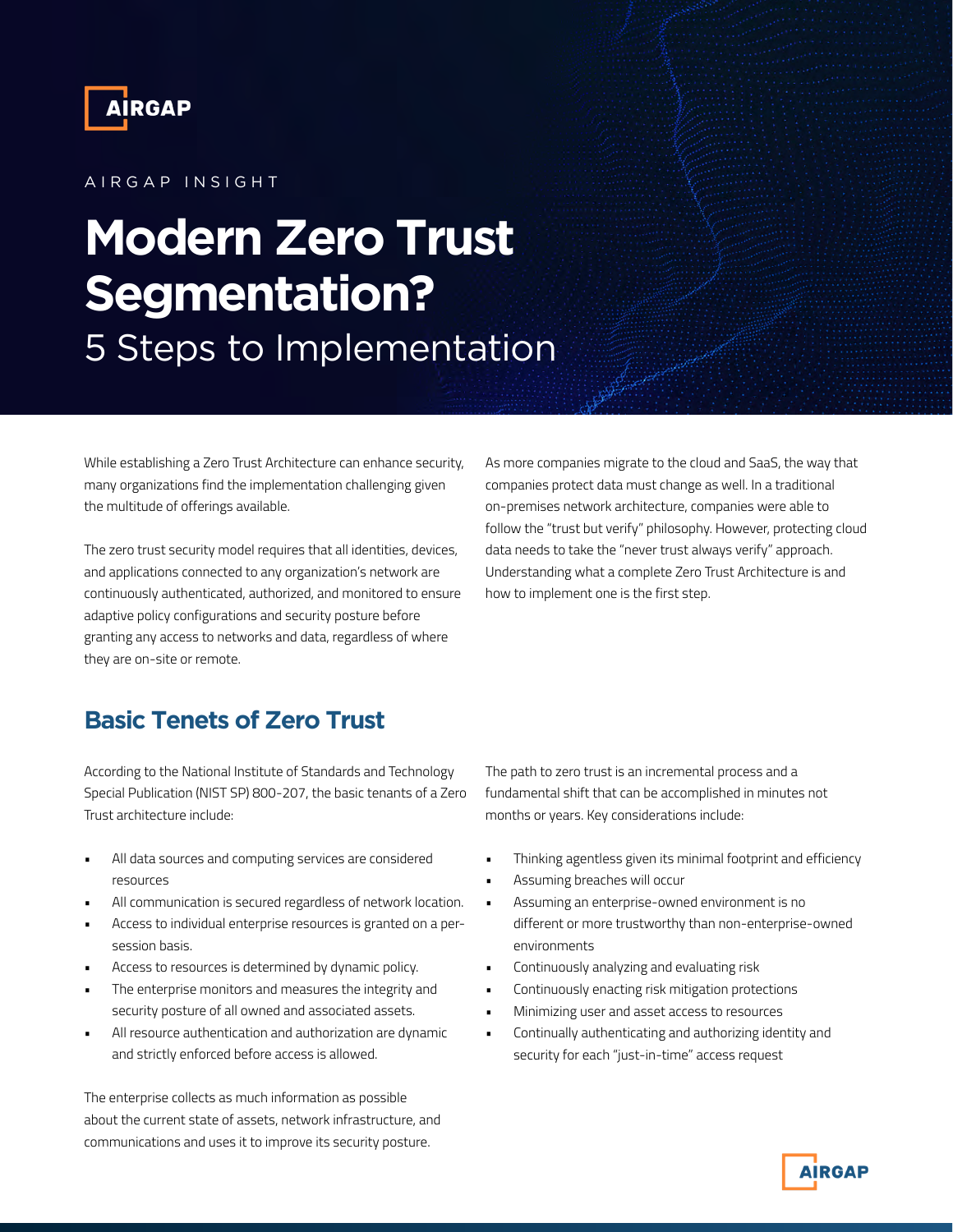Zero Trust directives also generally cover the following security implementations:

- **• Enhanced identity governance.** Identity governance is the process of managing the identity lifecycle from the time you first grant a user or entity access to any resource until you terminate that access. Enhanced identity governance includes restricting network access according to the principle of least privilege and requiring multi-factor authentication (MFA).
- **• Micro-segmentation.** Micro-segmentation is the process of protecting resources, either in groups or individually, by placing them on a unique network segment using a switch, firewall, or another gateway device. Although this approach incorporates identity governance, it also relies on network devices to prevent unauthorized access. When using micro-segmentation to protect data, organizations need to ensure that the devices can respond to threats or changes in workflow.
- **• Network infrastructure and software-defined perimeters (SDP).** An SDP approach often uses technologies like Software-Defined Networks and Intentbased networking. Under this approach, the organization deploys a gateway at the application layer that establishes a secure channel between the user and resource without expose network access.



# **Deployment Considerations for Zero Trust**

### **Across Distributed Enterprise Boundaries.**

Organizations typically have a headquarters with remote offices, subsidiaries through M&A, and need to support a remote workforce exiting the Covid-19 pandemic. Since remote locations and homes don't connect directly to an enterprise local network, a company might decide to create a portal for users who need access to resources.

#### **Multi and Hybrid Cloud Architecture.**

Organizations often deploy workloads in more than one cloud services provider and host multiple applications across different clouds. A zero trust approach enables "least privilege" security for both Infrastructure-as-a-Service (IaaS) and Platform-asa-Service (PaaS) by requiring users and entities to access the resources through a portal or centralized zero trust policy enforcement controller. This provides the company more control over how users gain access to cloud resources and also ensures better visibility and insights into cloud security.

#### **Managing Third-Party, Non-Employee Access.**

To mitigate the risks associated with outsiders accessing enterprise resources, zero trust can be used to create the needbased network connectivity with real-time identity verification to perform user tasks. Using zero trust enables you to offer just-intime access while obscuring enterprise resources.

#### **Private Applications and Customer-Facing Services.**

An organization needs to protect both internal assets and customer information. Zero trust enables enhanced security when organizations can segment these customer services from enterprise services and use application catalogs to direct customers to the needed resources.